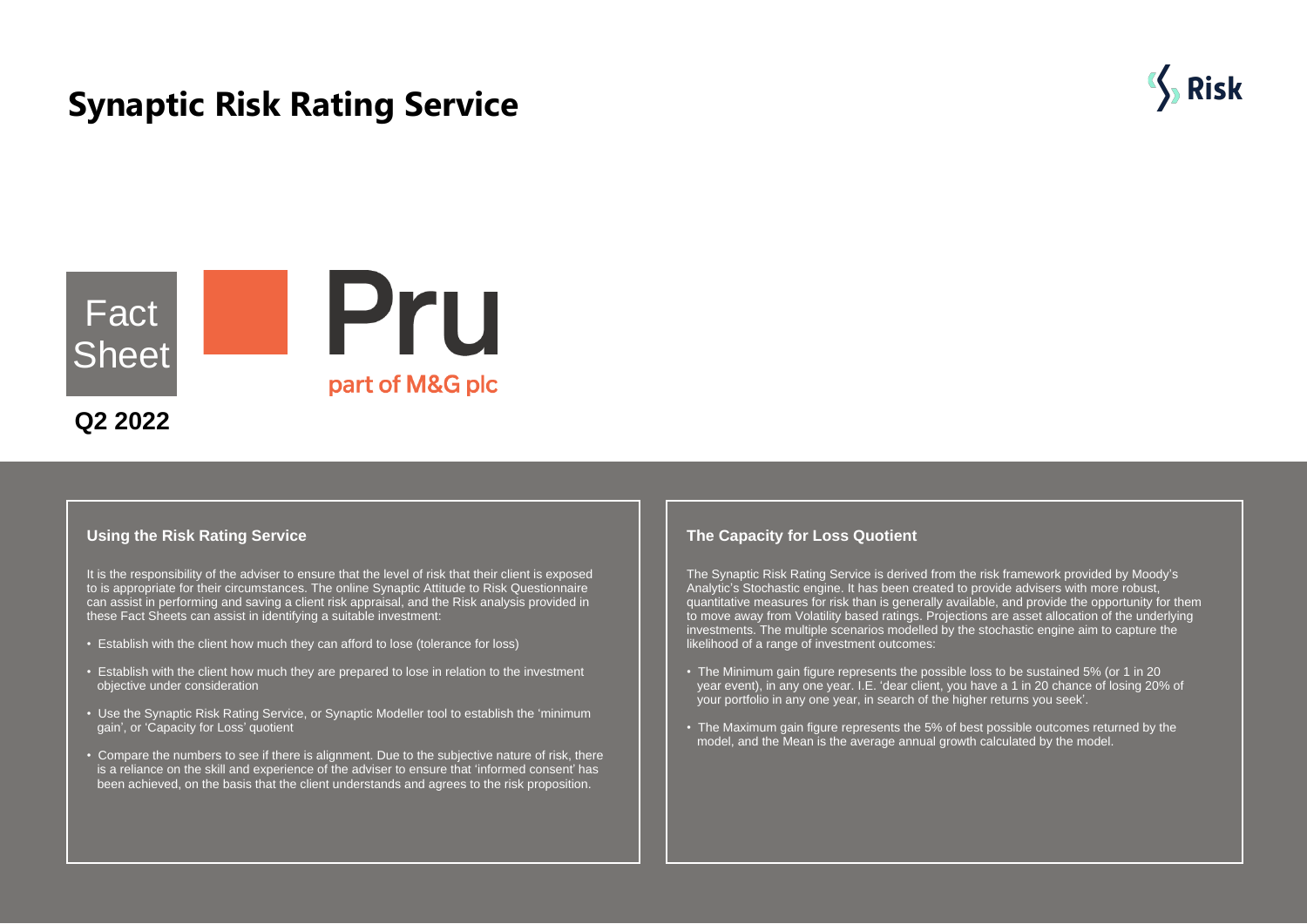

Graph showing spread of risk using Minimum, Mean and Maximum gain figures derived from the Moody's Analytic's stochastic outputs, as applied to the Strategic asset allocation

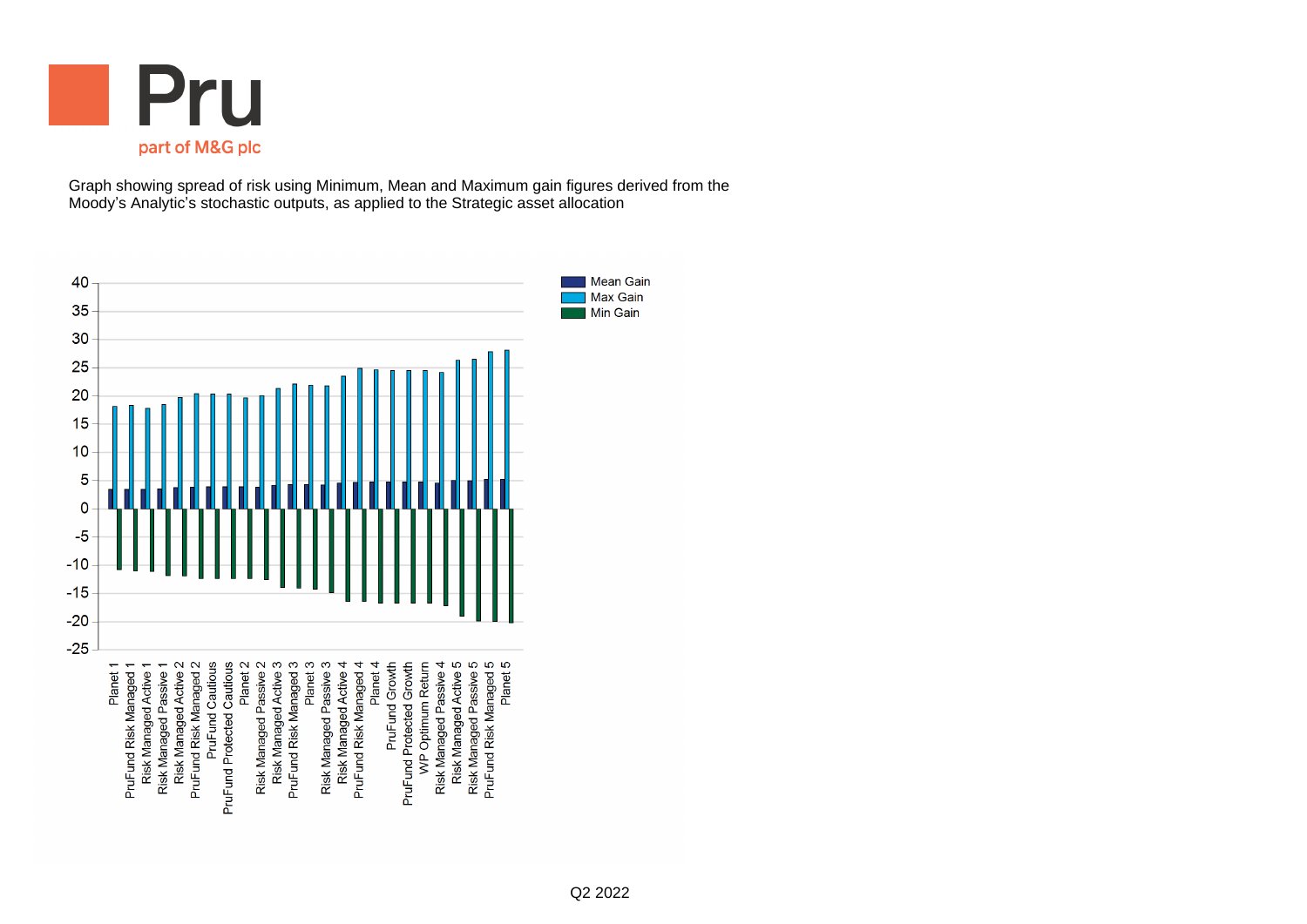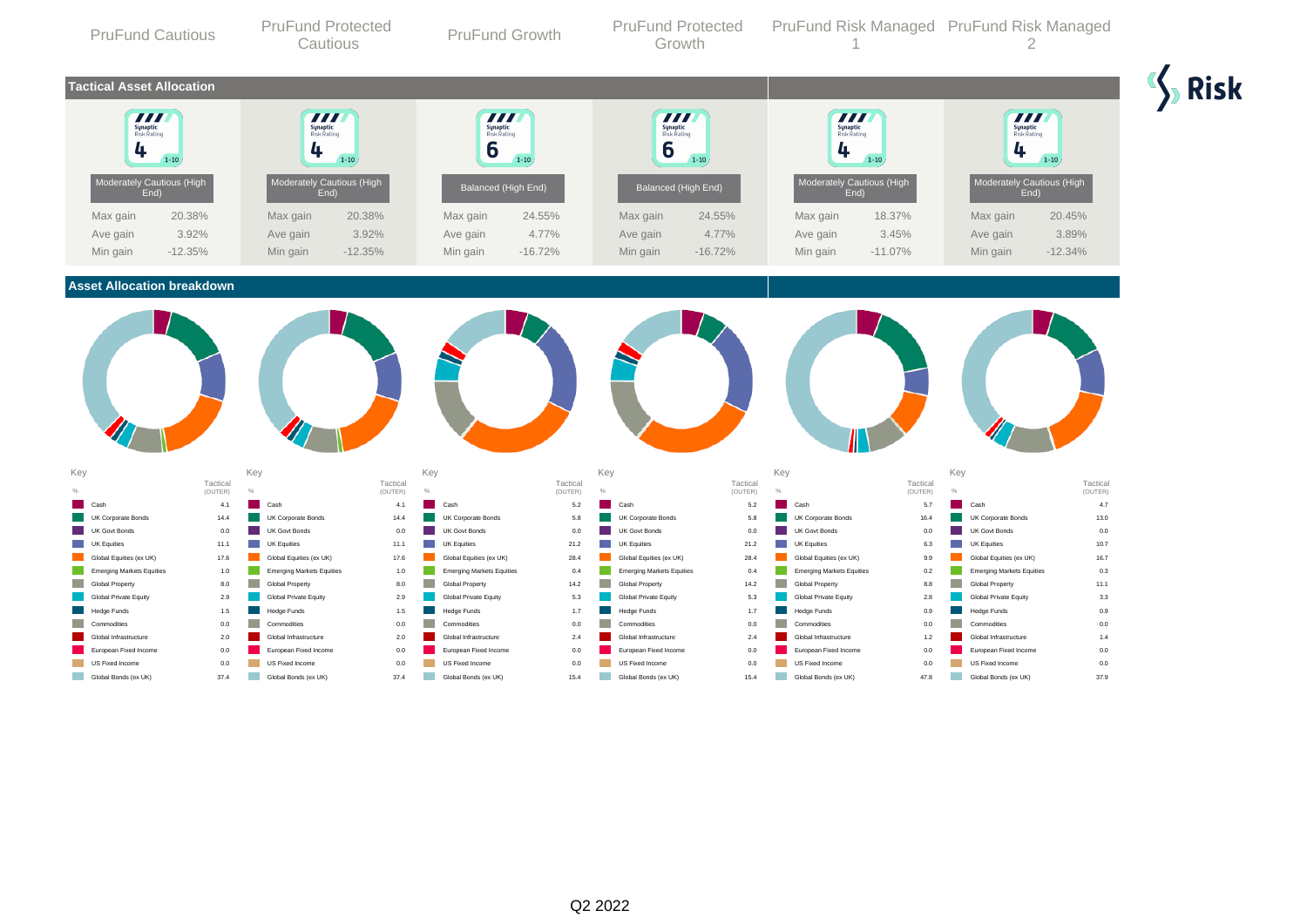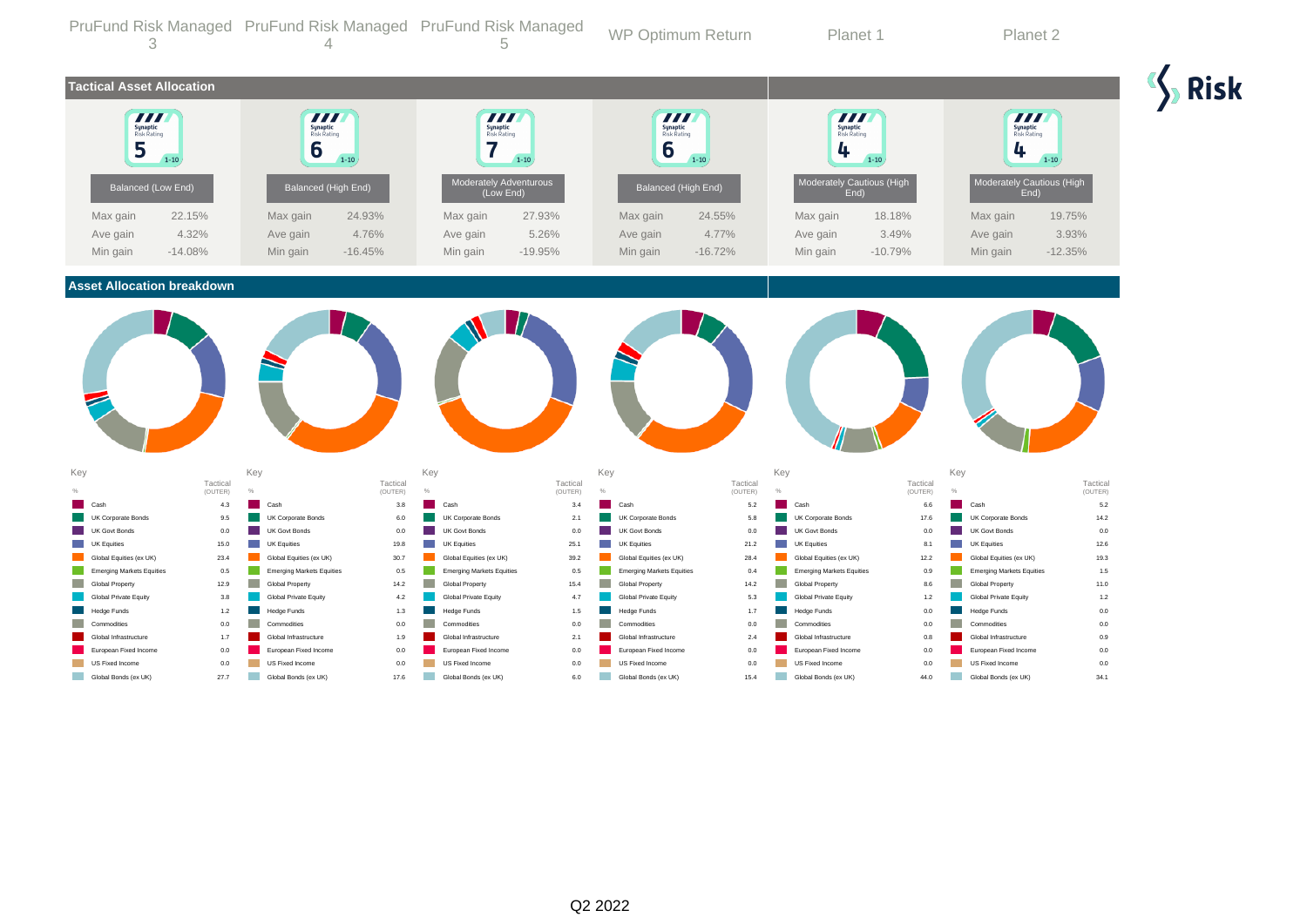| Planet 3                                                                                      |                                | Planet 4                                                          |                                                                                                                               | Planet 5                                                                 |                              |                                                                   |                              | Risk Managed Active 1 Risk Managed Active 2 Risk Managed Active 3 |                                |                                                                   |                              |
|-----------------------------------------------------------------------------------------------|--------------------------------|-------------------------------------------------------------------|-------------------------------------------------------------------------------------------------------------------------------|--------------------------------------------------------------------------|------------------------------|-------------------------------------------------------------------|------------------------------|-------------------------------------------------------------------|--------------------------------|-------------------------------------------------------------------|------------------------------|
| <b>Tactical Asset Allocation</b>                                                              |                                |                                                                   |                                                                                                                               |                                                                          |                              |                                                                   |                              |                                                                   |                                |                                                                   |                              |
| 777<br>Synaptic<br>Risk Rating<br>5<br>$1 - 10$                                               |                                | $\overline{II}$<br>Synaptic<br>Risk Rating<br>6<br>$1 - 10$       |                                                                                                                               | 777<br>Synaptic<br>Risk Rating<br>8<br>$1 - 10$                          |                              | $\bm{H}$<br>Synaptic<br>Risk Rating<br>4<br>$1 - 10$              |                              | 777<br>Synaptic<br>Risk Rating<br>4<br>$1 - 10$                   |                                | <b>TITL</b><br>Synaptic<br>Risk Rating<br>5<br>$1 - 10$           |                              |
| Balanced (Low End)                                                                            |                                | Balanced (High End)                                               |                                                                                                                               | Moderately Adventurous<br>(High End)                                     |                              | Moderately Cautious (High<br>End)                                 |                              | Moderately Cautious (High<br>End)                                 |                                | Balanced (Low End)                                                |                              |
| Max gain<br>Ave gain<br>Min gain                                                              | 21.95%<br>4.34%<br>$-14.25%$   | Max gain<br>Ave gain<br>Min gain                                  | 24.66%<br>4.79%<br>$-16.71%$                                                                                                  | Max gain<br>Ave gain<br>Min gain                                         | 28.19%<br>5.28%<br>$-20.23%$ | Max gain<br>Ave gain<br>Min gain                                  | 17.84%<br>3.46%<br>$-11.12%$ | Max gain<br>Ave gain<br>Min gain                                  | 19.76%<br>3.83%<br>$-11.93%$   | Max gain<br>Ave gain<br>Min gain                                  | 21.36%<br>4.20%<br>$-13.95%$ |
| <b>Asset Allocation breakdown</b>                                                             |                                |                                                                   |                                                                                                                               |                                                                          |                              |                                                                   |                              |                                                                   |                                |                                                                   |                              |
| Key                                                                                           |                                | Key                                                               | Key                                                                                                                           |                                                                          |                              | Key                                                               |                              | Key                                                               |                                | Key                                                               |                              |
|                                                                                               | Tactical<br>(OUTER)            | $\frac{1}{2}$                                                     | Tactical<br>(OUTER)<br>$\%$                                                                                                   |                                                                          | Tactical<br>(OUTER)          | $\frac{1}{2}$                                                     | Tactical<br>(OUTER)          | $\%$                                                              | Tactical<br>(OUTER)            | $\frac{1}{2}$                                                     | Tactical<br>(OUTER)          |
| Cash<br>UK Corporate Bonds<br><b>UK Govt Bonds</b><br>m.<br><b>Tara</b><br><b>UK Equities</b> | $5.2\,$<br>10.3<br>0.0<br>16.8 | Cash<br>UK Corporate Bonds<br><b>UK Govt Bonds</b><br>UK Equities | 3.8<br>6.7<br>0.0<br>21.5                                                                                                     | Cash<br>UK Corporate Bonds<br><b>UK Govt Bonds</b><br><b>UK Equities</b> | 2.8<br>2.4<br>0.0<br>26.5    | Cash<br>UK Corporate Bonds<br><b>UK Govt Bonds</b><br>UK Equities | 2.1<br>32.8<br>0.0<br>8.0    | Cash<br>UK Corporate Bonds<br><b>UK Govt Bonds</b><br>UK Equities | 1.4<br>27.9<br>$0.0\,$<br>12.1 | Cash<br>UK Corporate Bonds<br><b>UK Govt Bonds</b><br>UK Equities | 1.7<br>22.1<br>0.0<br>16.3   |
| Global Equities (ex UK)                                                                       | 25.7                           | Global Equities (ex UK)                                           | 33.2                                                                                                                          | Global Equities (ex UK)                                                  | 40.5                         | Global Equities (ex UK)                                           | 12.4                         | Global Equities (ex UK)                                           | 18.5                           | Global Equities (ex UK)                                           | 24.7                         |
| <b>Emerging Markets Equities</b><br>Global Property                                           | 1.9<br>13.2                    | <b>Emerging Markets Equities</b><br><b>Global Property</b>        | 2.6<br>14.5                                                                                                                   | <b>Emerging Markets Equities</b><br><b>Global Property</b>               | 3.4<br>15.6                  | <b>Emerging Markets Equities</b><br><b>Global Property</b>        | 1.3<br>5.0                   | <b>Emerging Markets Equities</b><br><b>Global Property</b>        | 1.7<br>6.1                     | <b>Emerging Markets Equities</b><br><b>Global Property</b>        | 2.0<br>7.0                   |
| Global Private Equity                                                                         | 1.5                            | Global Private Equity                                             | 1.5                                                                                                                           | Global Private Equity                                                    | 2.2                          | Global Private Equity                                             | 0.7                          | Global Private Equity                                             | 0.8                            | Global Private Equity                                             | 0.9                          |
| <b>Hedge Funds</b>                                                                            | $0.0\,$                        | Hedge Funds                                                       | 0.0                                                                                                                           | <b>Hedge Funds</b>                                                       | 0.0                          | Hedge Funds                                                       | $0.6\,$                      | <b>Hedge Funds</b>                                                | 0.7                            | Hedge Funds                                                       | $0.8\,$                      |
| m.<br>Commodities                                                                             | 0.0                            | Commodities                                                       | 0.0                                                                                                                           | Commodities                                                              | 0.0                          | Commodities                                                       | 0.0                          | Commodities                                                       | 0.0                            | Commodities                                                       | 0.0                          |
| Global Infrastructure                                                                         | $1.2$                          | Global Infrastructure                                             | 1.3                                                                                                                           | Global Infrastructure                                                    | 1.5                          | Global Infrastructure                                             | 0.7                          | Global Infrastructure                                             | 0.8                            | Global Infrastructure                                             | 0.9                          |
| a a<br>European Fixed Income                                                                  | 0.0                            | European Fixed Income                                             | 0.0                                                                                                                           | European Fixed Income                                                    | 0.0                          | European Fixed Income                                             | 0.0                          | European Fixed Income                                             | 0.0                            | European Fixed Income                                             | 0.0                          |
| <b>Contract</b><br>US Fixed Income                                                            | 0.0                            | US Fixed Income                                                   | 0.0                                                                                                                           | US Fixed Income                                                          | 0.0                          | US Fixed Income                                                   | 0.0                          | US Fixed Income                                                   | 0.0                            | US Fixed Income                                                   | 0.0                          |
| <b>College</b><br>Global Bonds (ex UK)                                                        | 24.2                           | <b>Service Service</b><br>Global Bonds (ex UK)                    | <b>Contract Contract Contract Contract Contract Contract Contract Contract Contract Contract Contract Contract Co</b><br>14.9 | Global Bonds (ex UK)                                                     | 5.1                          | <b>In the State</b><br>Global Bonds (ex UK)                       | 36.6                         | Global Bonds (ex UK)                                              | 30.1                           | <b>Tall</b><br>Global Bonds (ex UK)                               | 23.5                         |

 $\frac{1}{2}$  Risk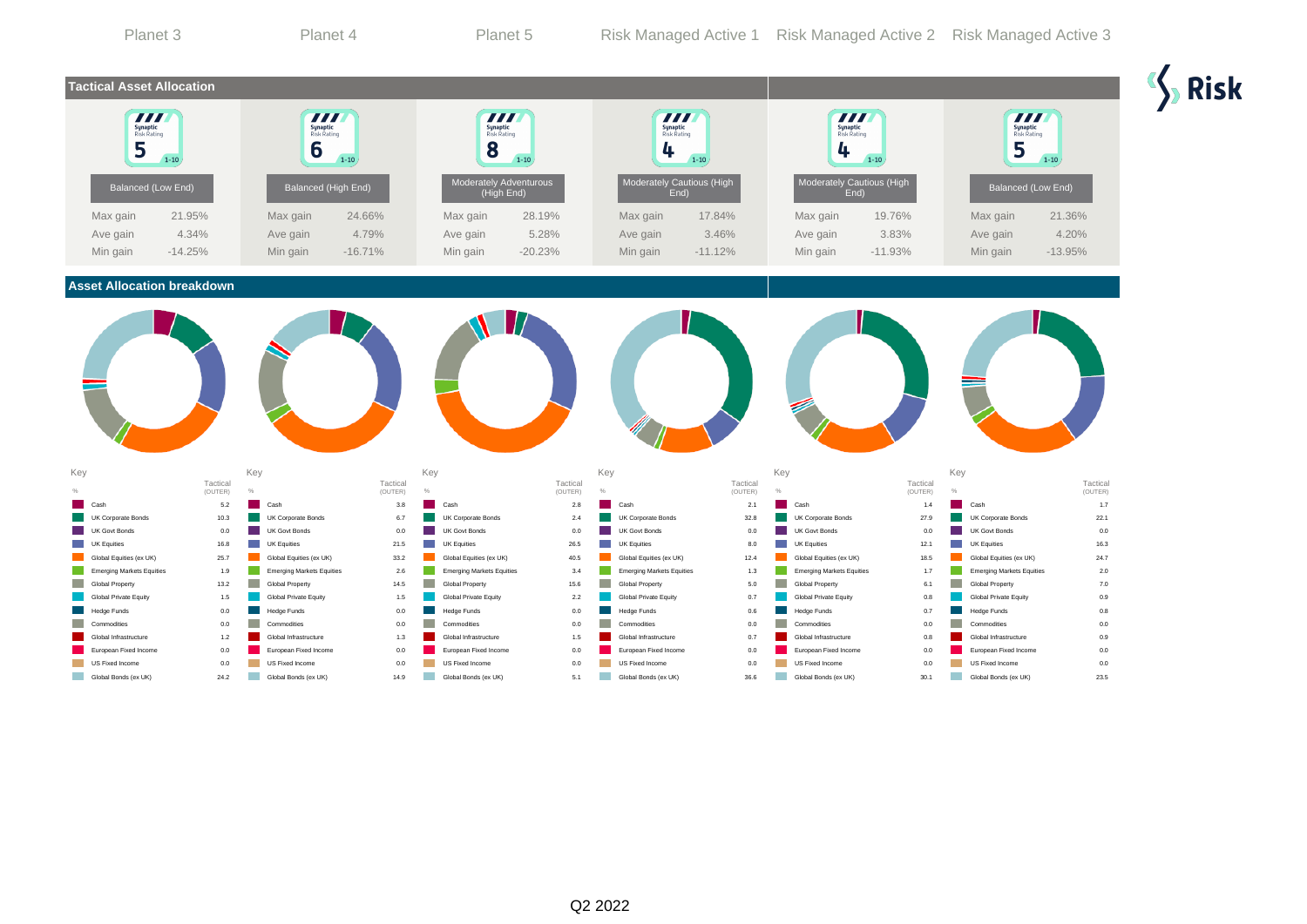|             |                                                   |             | Risk Managed Active 4 Risk Managed Active 5                                       |             | <b>Risk Managed Passive</b>                                             |                 | <b>Risk Managed Passive</b>                                        |                 | <b>Risk Managed Passive</b>                             |             | <b>Risk Managed Passive</b>                    |             |             |
|-------------|---------------------------------------------------|-------------|-----------------------------------------------------------------------------------|-------------|-------------------------------------------------------------------------|-----------------|--------------------------------------------------------------------|-----------------|---------------------------------------------------------|-------------|------------------------------------------------|-------------|-------------|
|             | <b>Tactical Asset Allocation</b>                  |             |                                                                                   |             |                                                                         |                 |                                                                    |                 |                                                         |             |                                                |             | <b>Risk</b> |
|             | <b>TIL</b><br><b>Synaptic</b><br>Risk Rating<br>6 | $1 - 10$    | $\boldsymbol{H}$<br><b>Synaptic</b><br>Risk Rating<br>7<br>Moderately Adventurous | $1 - 10$    | 777<br><b>Synaptic</b><br>Risk Rating<br>4<br>Moderately Cautious (High | $1 - 10$        | $\overline{\boldsymbol{H}}$<br><b>Synaptic</b><br>Risk Rating<br>5 | $1 - 10$        | $\boldsymbol{H}$<br><b>Synaptic</b><br>Risk Rating<br>5 | $1 - 10$    | 777<br><b>Synaptic</b><br>Risk Rating<br>6     | $1 - 10$    |             |
|             | Balanced (High End)                               |             | (Low End)                                                                         |             | End)                                                                    |                 | Balanced (Low End)                                                 |                 | Balanced (Low End)                                      |             | Balanced (High End)                            |             |             |
|             | Max gain                                          | 23.58%      | Max gain                                                                          | 26.41%      | Max gain                                                                | 18.55%          | Max gain                                                           | 20.10%          | Max gain                                                | 21.86%      | Max gain                                       | 24.20%      |             |
|             | Ave gain                                          | 4.61%       | Ave gain                                                                          | 5.03%       | Ave gain                                                                | 3.56%           | Ave gain                                                           | 3.88%           | Ave gain                                                | 4.26%       | Ave gain                                       | 4.62%       |             |
|             | Min gain                                          | $-16.44%$   | Min gain                                                                          | $-19.02%$   | Min gain                                                                | $-11.82%$       | Min gain                                                           | $-12.55%$       | Min gain                                                | $-14.88%$   | Min gain                                       | $-17.21%$   |             |
|             | <b>Asset Allocation breakdown</b>                 |             |                                                                                   |             |                                                                         |                 |                                                                    |                 |                                                         |             |                                                |             |             |
| Key         |                                                   | Tactical    | Key                                                                               | Tactical    | Key                                                                     | Tactical        | Key                                                                | Tactical        | Key                                                     | Tactical    | Key                                            | Tactical    |             |
|             |                                                   | (OUTER)     | $\%$                                                                              | (OUTER)     | $\%$                                                                    | (OUTER)         |                                                                    | (OUTER)         | $\%$                                                    | (OUTER)     | %                                              | (OUTER)     |             |
|             | Cast<br>UK Corporate Bonds                        | 2.2<br>16.2 | Cash<br>UK Corporate Bonds                                                        | 1.8<br>10.1 | Cash<br>UK Corporate Bonds                                              | $1.5\,$<br>33.7 | Cash<br>UK Corporate Bonds                                         | $1.5\,$<br>29.5 | Cash<br>UK Corporate Bonds                              | 1.3<br>24.2 | Cash<br>UK Corporate Bonds                     | 2.7<br>18.5 |             |
|             | <b>UK Govt Bonds</b>                              | 0.0         | <b>UK Govt Bonds</b>                                                              | 0.0         | <b>UK Govt Bonds</b>                                                    | 0.0             | <b>UK Govt Bonds</b>                                               | 0.0             | <b>UK Govt Bonds</b>                                    | 0.0         | <b>UK Govt Bonds</b>                           | 0.0         |             |
|             | UK Equities                                       | 21.1        | a a T<br><b>UK Equities</b>                                                       | 25.9        | <b>UK Equities</b>                                                      | 9.8             | <b>UK Equities</b>                                                 | 13.5            | <b>UK Equities</b>                                      | 17.7        | <b>UK Equities</b>                             | 22.1        |             |
|             | Global Equities (ex UK)                           | 31.9        | Global Equities (ex UK)                                                           | 39.1        | Global Equities (ex UK)                                                 | 15.2            | Global Equities (ex UK)                                            | 20.7            | Global Equities (ex UK)                                 | 27.2        | Global Equities (ex UK)                        | 33.9        |             |
|             | <b>Emerging Markets Equities</b>                  | 2.5         | <b>Emerging Markets Equities</b>                                                  | 3.0         | <b>Emerging Markets Equities</b>                                        | 2.1             | <b>Emerging Markets Equities</b>                                   | 2.6             | <b>Emerging Markets Equities</b>                        | 3.3         | <b>Emerging Markets Equities</b>               | 3.9         |             |
|             | <b>Global Property</b>                            | 7.7         | a a s<br><b>Global Property</b>                                                   | 8.3         | m.<br>Global Property                                                   | 0.0             | Global Property                                                    | 0.0             | <b>Global Property</b><br><b>College</b>                | 0.0         | <b>Global Property</b>                         | 0.0         |             |
|             | Global Private Equity                             | 1.0         | Global Private Equity                                                             | 1.1         | Global Private Equity                                                   | 0.4             | Global Private Equity                                              | 0.5             | Global Private Equity                                   | 0.6         | Global Private Equity                          | 0.6         |             |
|             | Hedge Funds                                       | 0.9         | Hedge Funds                                                                       | 1.0         | <b>Hedge Funds</b>                                                      | 0.4             | Hedge Funds                                                        | 0.5             | <b>Hedge Funds</b>                                      | 0.5         | Hedge Funds                                    | 0.6         |             |
|             | Commodities                                       | 0.0         | Commodities                                                                       | 0.0         | Commodities                                                             | 0.0             | Commodities                                                        | 0.0             | Commodities                                             | 0.0         | Commodities                                    | 0.0         |             |
|             | Global Infrastructure                             | 1.0         | Global Infrastructure                                                             | 1.1         | Global Infrastructure                                                   | 0.4             | Global Infrastructure                                              | 0.5             | Global Infrastructure                                   | 0.6         | Global Infrastructure                          | 0.6         |             |
| a a         | European Fixed Income<br>US Fixed Income          | 0.0<br>0.0  | European Fixed Income<br>a a<br>US Fixed Income                                   | 0.0<br>0.0  | European Fixed Income<br>a si<br>US Fixed Income                        | 0.0<br>0.0      | European Fixed Income<br>US Fixed Income                           | 0.0<br>0.0      | European Fixed Income<br>US Fixed Income                | 0.0<br>0.0  | European Fixed Income<br>US Fixed Income       | 0.0<br>0.0  |             |
| <b>Tall</b> | Global Bonds (ex UK)                              | 15.6        | T.<br>Global Bonds (ex UK)                                                        | 8.7         | <b>Tale</b><br>Global Bonds (ex UK)                                     | 36.5            | Global Bonds (ex UK)                                               | 30.8            | <b>College</b><br>Global Bonds (ex UK)                  | 24.8        | <b>Service Service</b><br>Global Bonds (ex UK) | 17.2        |             |
|             |                                                   |             |                                                                                   |             |                                                                         |                 |                                                                    |                 |                                                         |             |                                                |             |             |